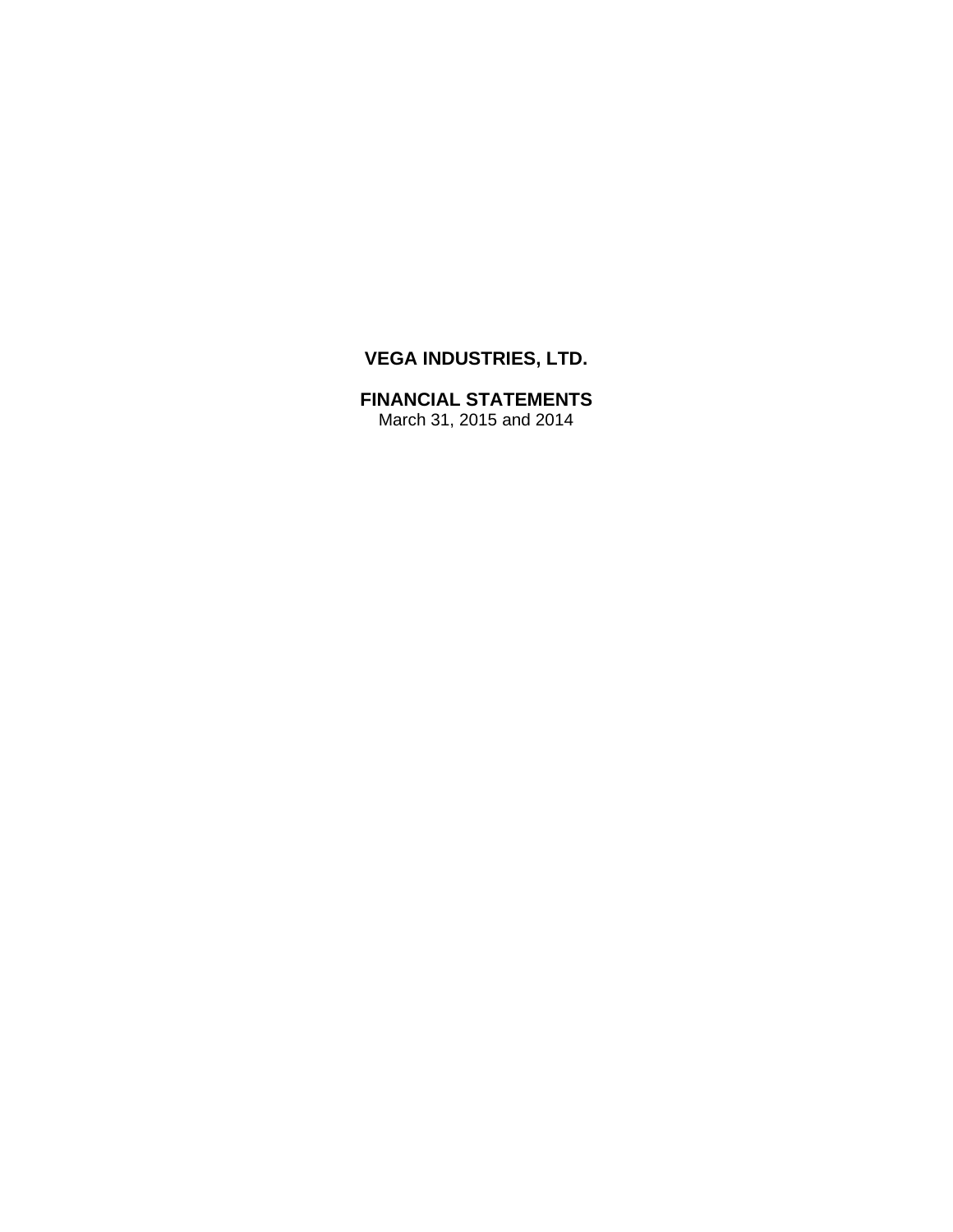## VEGA INDUSTRIES, LTD. Nashville, Tennessee

FINANCIAL STATEMENTS March 31, 2015 and 2014

## **CONTENTS**

| <b>FINANCIAL STATEMENTS</b> |  |
|-----------------------------|--|
|                             |  |
|                             |  |
|                             |  |
|                             |  |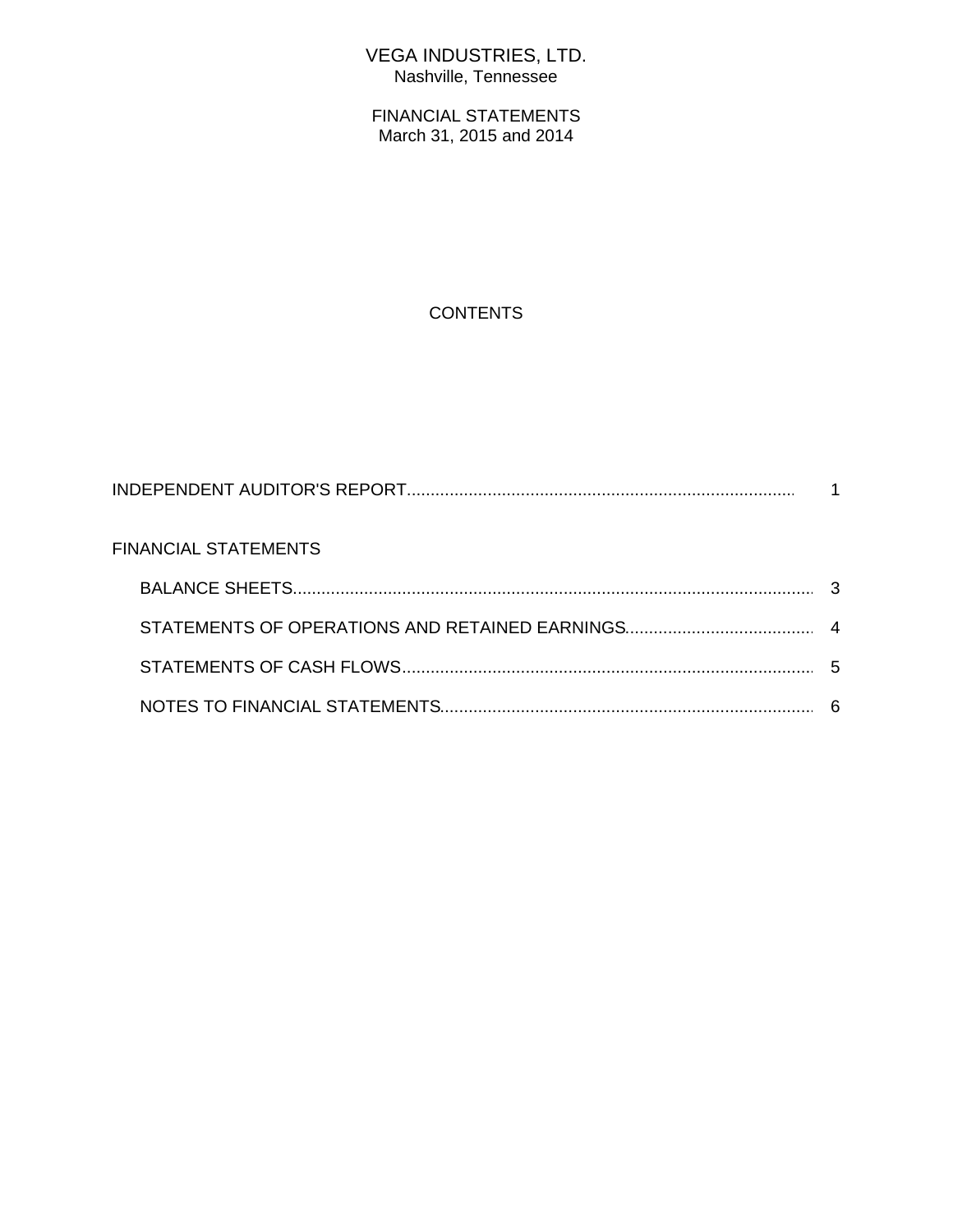



#### INDEPENDENT AUDITOR'S REPORT

Board of Directors Vega Industries, Ltd. Nashville, Tennessee

#### *Report on the Financial Statements*

We have audited the accompanying financial statements of Vega Industries, Ltd., which comprise the balance sheets as of March 31, 2015 and 2014, and the related statements of operations and retained earnings, and cash flows for the years then ended, and the related notes to the financial statements.

#### *Management's Responsibility for the Financial Statements*

Management is responsible for the preparation and fair presentation of these financial statements in accordance with accounting principles generally accepted in the United States of America; this includes the design, implementation, and maintenance of internal control relevant to the preparation and fair presentation of financial statements that are free from material misstatement, whether due to fraud or error.

#### *Auditor's Responsibility*

Our responsibility is to express an opinion on these financial statements based on our audits. We conducted our audits in accordance with auditing standards generally accepted in the United States of America. Those standards require that we plan and perform the audit to obtain reasonable assurance about whether the financial statements are free from material misstatement.

An audit involves performing procedures to obtain audit evidence about the amounts and disclosures in the financial statements. The procedures selected depend on the auditor's judgment, including the assessment of the risks of material misstatement of the financial statements, whether due to fraud or error. In making those risk assessments, the auditor considers internal control relevant to the entity's preparation and fair presentation of the financial statements in order to design audit procedures that are appropriate in the circumstances, but not for the purpose of expressing an opinion on the effectiveness of the entity's internal control. Accordingly, we express no such opinion. An audit also includes evaluating the appropriateness of accounting policies used and the reasonableness of significant accounting estimates made by management, as well as evaluating the overall presentation of the financial statements.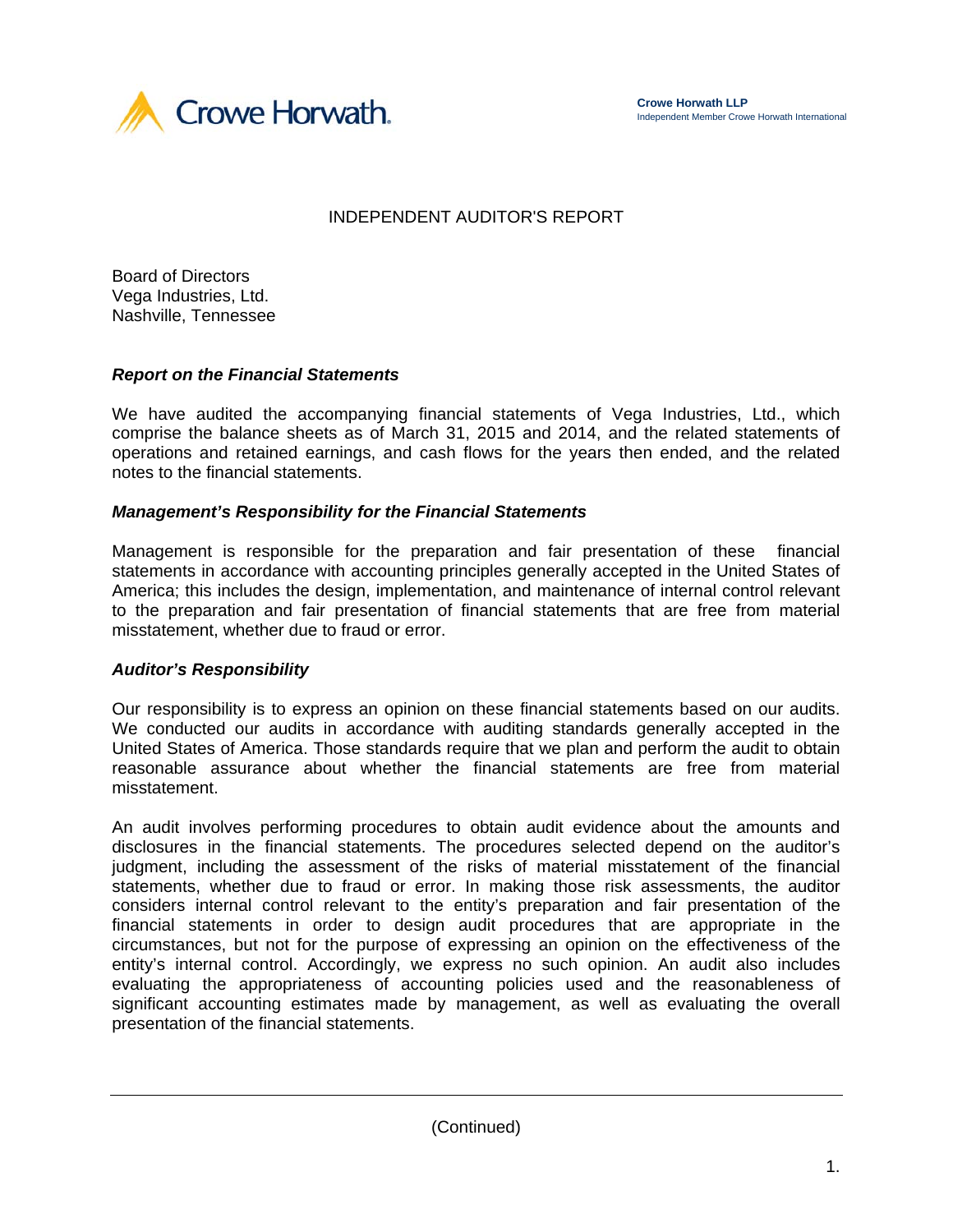We believe that the audit evidence we have obtained is sufficient and appropriate to provide a basis for our audit opinion.

#### *Opinion*

In our opinion, the financial statements referred to above present fairly, in all material respects, the financial position of Vega Industries, Ltd. as of March 31, 2015 and 2014, and the results of its operations and its cash flows for the years then ended in accordance with accounting principles generally accepted in the United States of America.

Crowe Horwath 22P

Crowe Horwath LLP

Franklin, Tennessee May 13, 2015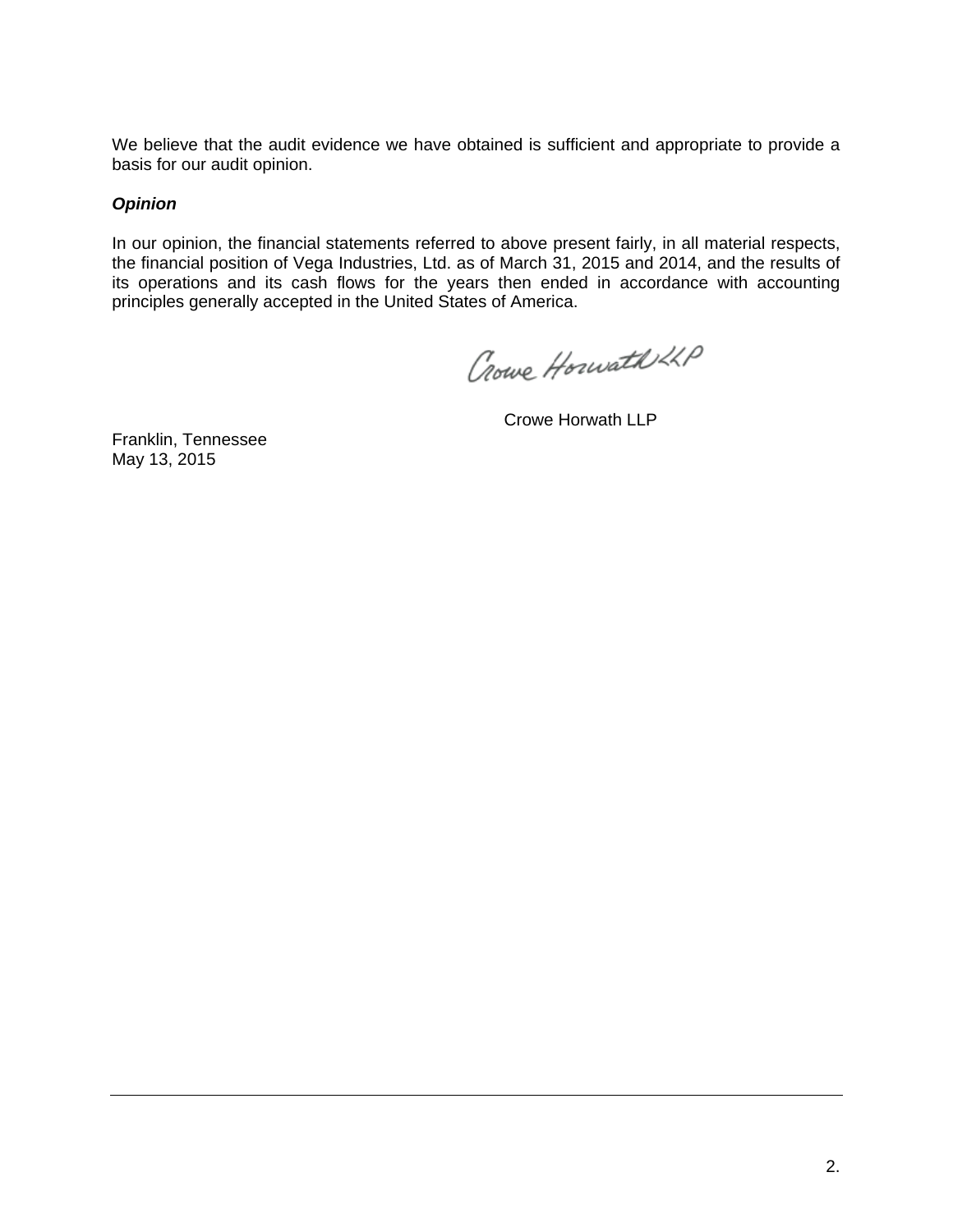#### VEGA INDUSTRIES, LTD. BALANCE SHEETS March 31, 2015 and 2014

| <b>ASSETS</b>                                                                                                                                                                                                                                                    | 2015                                                                               | 2014                                                                            |
|------------------------------------------------------------------------------------------------------------------------------------------------------------------------------------------------------------------------------------------------------------------|------------------------------------------------------------------------------------|---------------------------------------------------------------------------------|
| <b>Current assets</b><br>Cash and cash equivalents<br>Accounts receivables<br>Inventories<br>Other current assets<br>Refundable income taxes<br>Deferred income taxes                                                                                            | \$<br>379,082<br>7,365,463<br>10,133,886<br>399,563<br>38,141<br>980<br>18,317,115 | \$<br>423,609<br>5,946,626<br>2,646,096<br>87,978<br>42,968<br>454<br>9,147,731 |
| Fixed assets, net                                                                                                                                                                                                                                                | 87,379                                                                             | 70,844                                                                          |
| Other assets                                                                                                                                                                                                                                                     | 1,212                                                                              | 1,212                                                                           |
|                                                                                                                                                                                                                                                                  | \$18,405,706                                                                       | $\overline{v}$<br>9,219,787                                                     |
| <b>LIABILITIES AND STOCKHOLDER'S EQUITY</b><br><b>Current liabilities</b><br>Current portion of long-term debt (Note 4)<br>Accounts payable - related parties (Note 5)<br>Notes payable – related party (Note 5)<br><b>Customer advances</b><br>Accrued expenses | \$<br>8,908<br>16,760,480<br>510,296<br>60,230<br>11,386<br>17,351,300             | 10,300<br>\$<br>6,736,311<br>1,048,331<br>45,430<br>334,667<br>8,175,039        |
| Long-term liabilities<br>Long-term debt, net of current maturities (Note 4)<br>Deferred income taxes                                                                                                                                                             | 12,347<br>12,347                                                                   | 9,370<br>3,385<br>12,755                                                        |
| Stockholder's equity<br>Common stock, \$1 par value; 50,000 shares authorized,<br>issued and outstanding<br>Retained earnings                                                                                                                                    | 50,000<br>992,059<br>1,042,059<br><u>18,405,706</u>                                | 50,000<br>981,993<br>1,031,993<br>9,219,787<br>\$                               |

See accompanying notes to financial statements.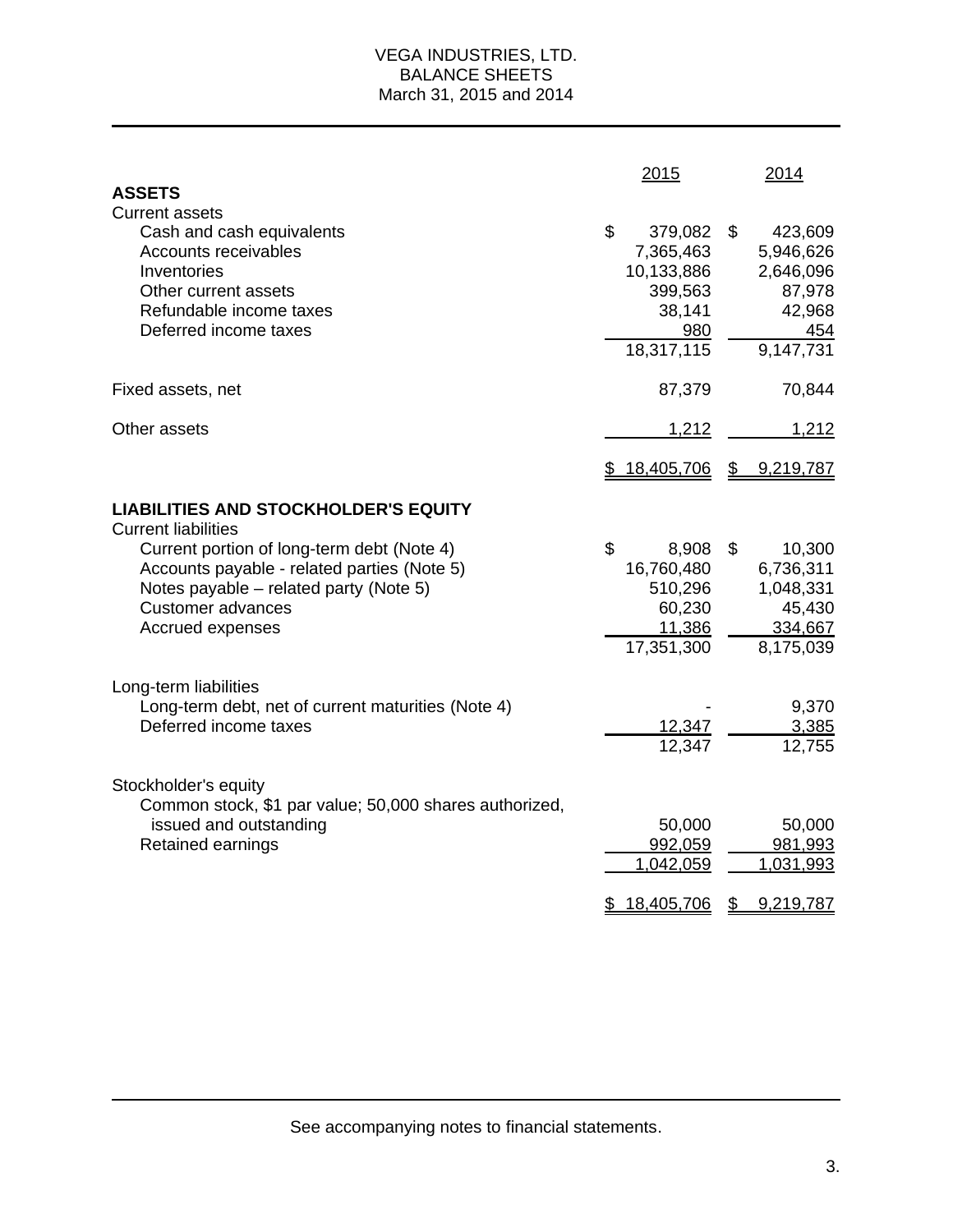#### VEGA INDUSTRIES, LTD. STATEMENTS OF OPERATIONS AND RETAINED EARNINGS Years ended March 31, 2015 and 2014

|                                                                 | 2015                     | 2014                               |
|-----------------------------------------------------------------|--------------------------|------------------------------------|
| Sales, net of returns and discounts                             | \$27,095,414             | \$18,238,436                       |
| Cost of sales                                                   | 25,552,000               | <u>16,753,260</u>                  |
| <b>Gross profit</b>                                             | 1,543,414                | 1,485,176                          |
| Selling, general, and administrative expenses                   | 1,520,005                | <u>1,504,822</u>                   |
| Income (loss) from operations                                   | 23,409                   | (19, 646)                          |
| Interest expense                                                | (80)                     | (1,315)                            |
| Income (loss) before income taxes                               | 23,329                   | (20, 961)                          |
| Federal and state income taxes (benefit)<br>Current<br>Deferred | 4,827<br>8,436<br>13,263 | (6,698)<br>1,781<br><u>(4,917)</u> |
| Net income (loss)                                               | 10,066                   | (16, 044)                          |
| Retained earnings at beginning of year                          | 981,993                  | 998,037                            |
| Retained earnings at end of year                                | 992,059                  | \$<br>981,993                      |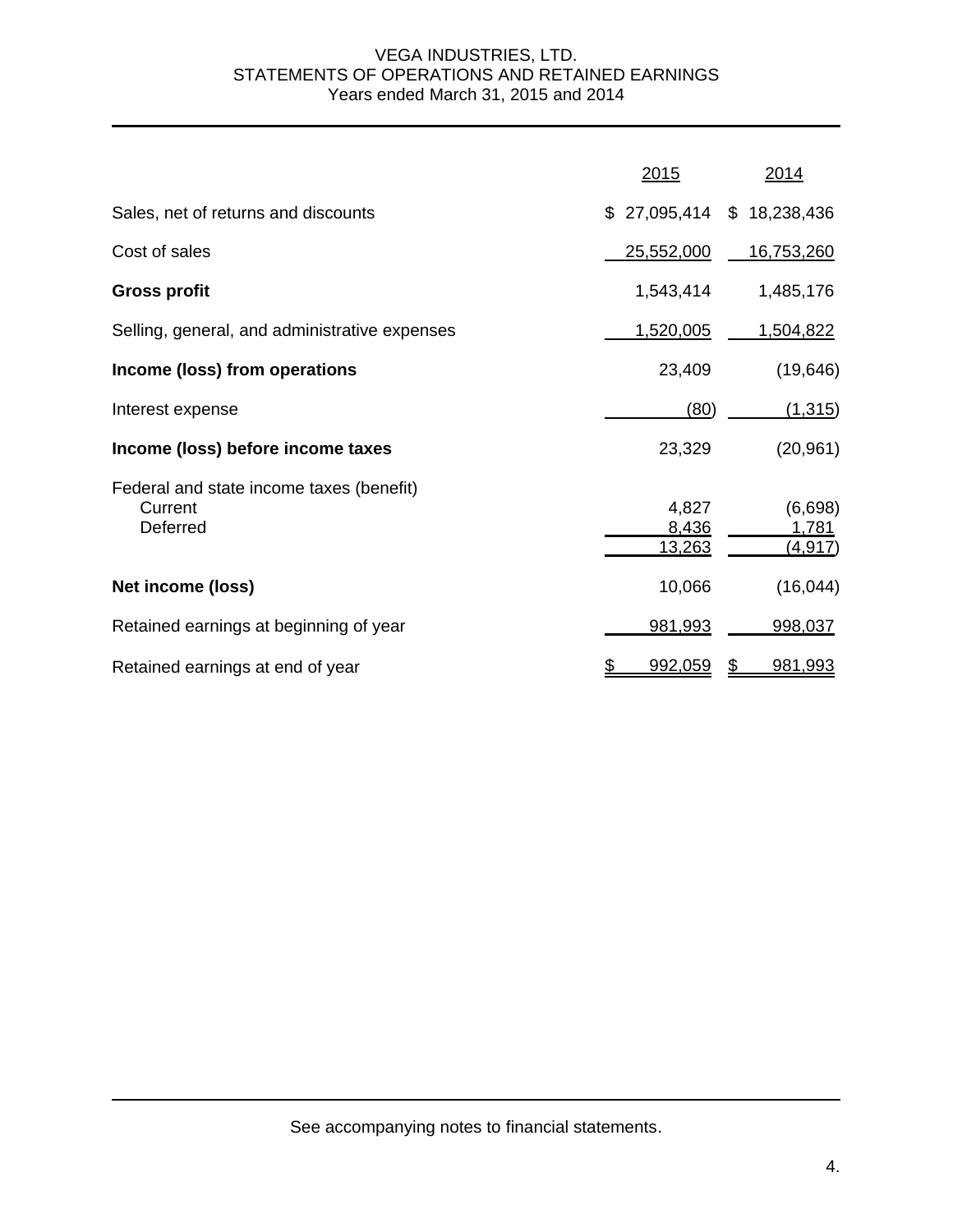#### VEGA INDUSTRIES, LTD. STATEMENTS OF CASH FLOWS Years ended March 31, 2015 and 2014

|                                                      | 2015          |                | 2014        |
|------------------------------------------------------|---------------|----------------|-------------|
| Cash flows from operating activities                 |               |                |             |
| Net income (loss)                                    | \$<br>10,066  | \$             | (16, 044)   |
| Adjustments to reconcile net income (loss) to net    |               |                |             |
| cash from operating activities                       |               |                |             |
| Depreciation                                         | 19,236        |                | 17,400      |
| Deferred taxes                                       | 8,436         |                | 1,781       |
| Changes in assets and liabilities                    |               |                |             |
| Accounts receivable                                  | (1,418,837)   |                | (1,927,908) |
| Inventories                                          | (7,487,790)   |                | 1,676,821   |
| Related party receivable                             |               |                | 100,343     |
| Other current assets                                 | (311,585)     |                | (74, 510)   |
| Refundable income taxes                              | 4,827         |                | (3, 334)    |
| Accounts payable and accrued expenses                | 9,700,888     |                | 793,252     |
| <b>Customer advances</b>                             | 14,800        |                | (7, 231)    |
| Net cash from operating activities                   | 540,041       |                | 560,570     |
| Cash flows from investing activities                 |               |                |             |
| Purchase of fixed assets                             | (35, 771)     |                | (47, 263)   |
| Net cash from investing activities                   | (35, 771)     |                | (47, 263)   |
| <b>Cash flows from financing activities</b>          |               |                |             |
| Principal payments on long-term debt                 | (10, 762)     |                | (9,528)     |
| Payments on notes payable - related party            | (538, 035)    |                | (200, 097)  |
| Net cash from financing activities                   | (548, 797)    |                | (209, 625)  |
| Net change in cash and cash equivalents              | (44, 527)     |                | 303,682     |
| Cash and cash equivalents at beginning of year       | 423,609       |                | 119,927     |
| Cash and cash equivalents at end of year             | \$<br>379,082 | $\mathfrak{D}$ | 423,609     |
| Supplemental disclosures of cash flow<br>information |               |                |             |
| Cash paid during the year for                        |               |                |             |
| Interest                                             |               |                | 1.315       |
| Income taxes                                         | 8,600         |                | 28,629      |
|                                                      |               |                |             |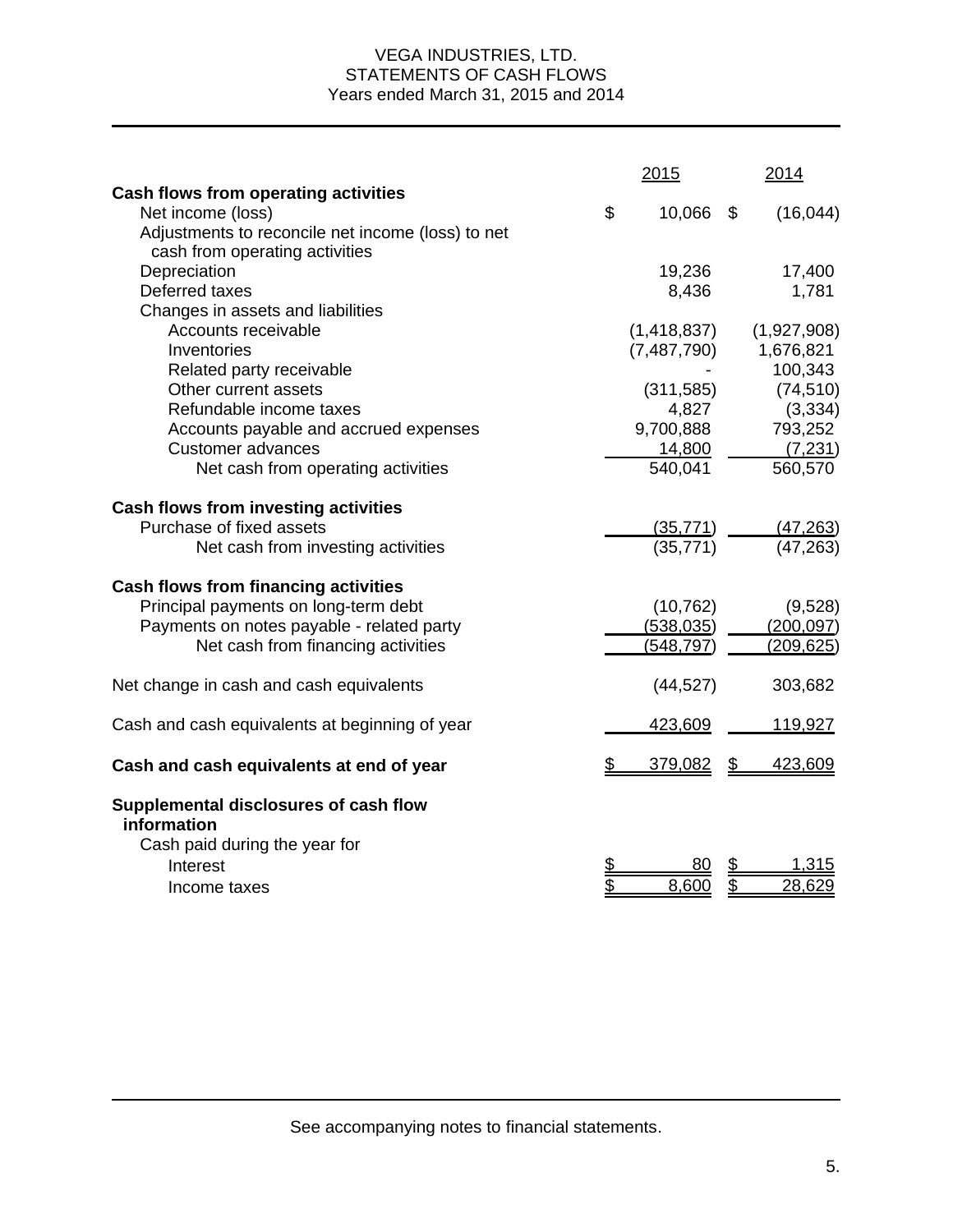## **NOTE 1 - SUMMARY OF SIGNIFICANT ACCOUNTING POLICIES**

Business Description: Vega Industries, Ltd. (the "Company") is a C-Corporation primarily engaged in the distribution of grinding media and related products to customers in the United States and abroad. The Company was incorporated in the state of Delaware in November 2001. The Company is a wholly-owned subsidiary of Vega Industries, Ltd., a United Kingdom corporation ("Vega UK").

Cash and Cash Equivalents: For the purpose of the statement of cash flows, cash includes cash and cash equivalents with original maturities of 90 days or less.

Revenue Recognition: Revenue from the sale of products is recognized when the products are shipped to customers.

Inventories: Inventories, which consist primarily of grinding media, are stated at the lower of cost or market, with cost determined by the average cost method, which approximates the firstin, first-out method.

Fixed Assets: Fixed assets are stated at cost. Expenditures for betterments and improvements are capitalized and expenditures for normal repair and maintenance are expensed as incurred. The Company provides for depreciation of fixed assets using the straight-line method over the estimated useful lives of the assets. Depreciation expense amounted to \$19,236 and \$17,400 for the years ended March 31, 2015 and 2014, respectively.

Income Taxes: The Company accounts for income tax expense using the liability method. Current expense represents the estimated tax obligation per the income tax return, and deferred expense represents the change in the estimated future tax effects of temporary differences and carryforwards. Deferred tax assets and liabilities are computed by applying enacted income tax rates to the expected reversals of temporary differences between financial reporting and income tax reporting, and by considering carryforwards for operating losses and tax credits. A valuation allowance adjusts deferred tax assets to the net amount that is more likely than not to be realized.

The Company recognizes a tax position as a benefit only if it is more likely than not the tax position would be sustained in a tax examination, with a tax examination being presumed to occur. The amount recognized will be the largest amount of tax benefit that is greater than 50% likely of being realized on examination. For tax positions not meeting the more-likely-than-not test, no tax benefit will be recorded. Management is not aware of any uncertain tax positions at March 31, 2015.

The Company's major tax jurisdictions are the United States government and various state governments. The Company does not expect the total amount of unrecognized tax benefits to significantly change in the next 12 months.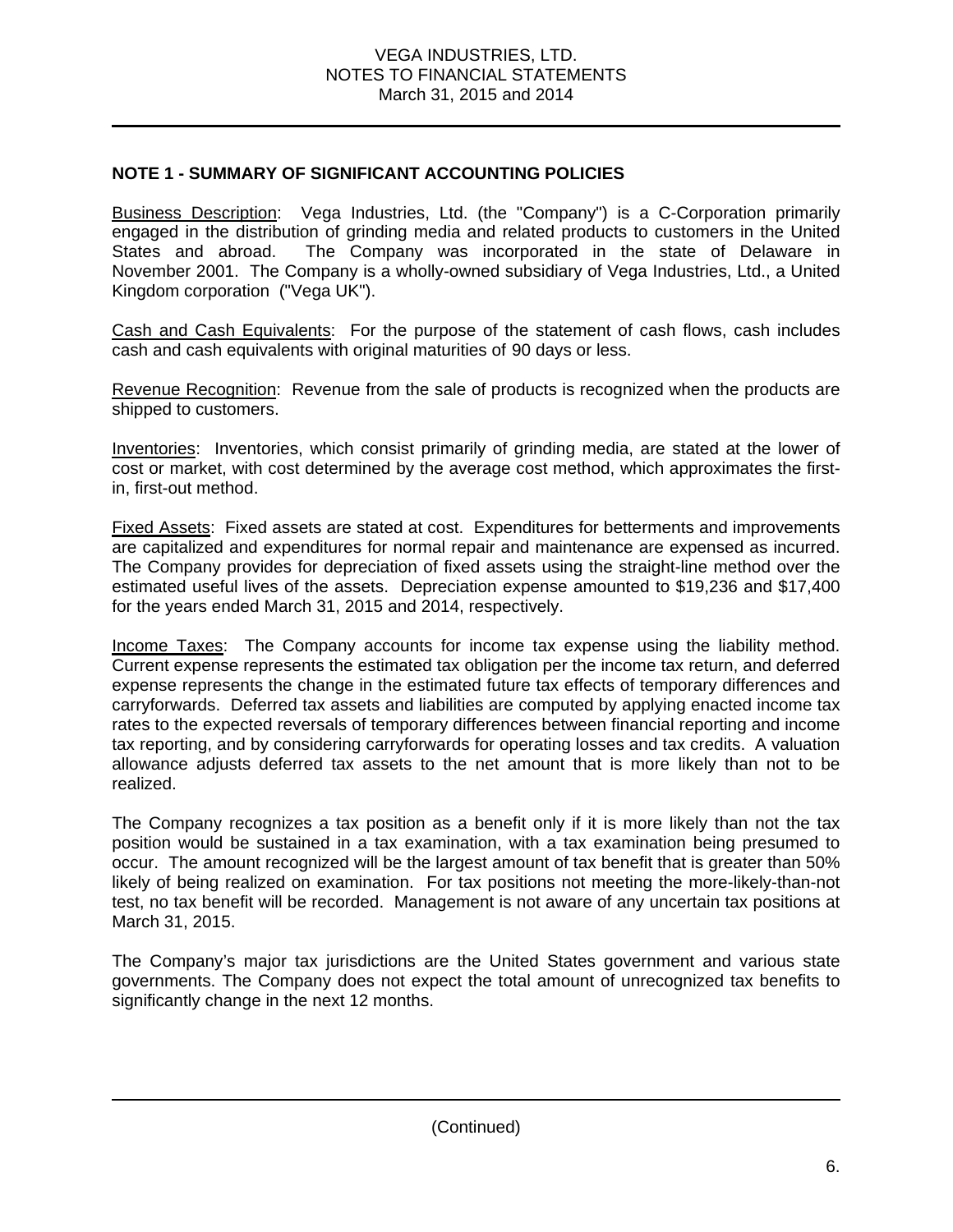## **NOTE 1 - SUMMARY OF SIGNIFICANT ACCOUNTING POLICIES** (Continued)

The Company would recognize interest and/or penalties related to income tax matters in other expenses. The company recognized no interest or penalties for the years ending March 31, 2015 and 2014.

Accounts Receivable: The Company accounts for accounts receivable based on the amounts billed to customers. Most billings and past due receivables are determined based on contractual terms. The Company does not accrue interest on any of its accounts receivable.

Allowance for Doubtful Accounts: The allowance for doubtful accounts is determined by management based on the Company's historical losses, specific customer circumstances, and general economic conditions. Periodically, management reviews accounts receivable and adjusts the allowance based on current circumstances and charges off uncollectible receivables when all attempts to collect have failed. Management has not recorded an allowance for doubtful accounts at March 31, 2015 and 2014, as they believe all amounts to be collectible.

Use of Estimates: The preparation of financial statements in conformity with accounting principles generally accepted in the United States of America requires management to make estimates and assumptions that affect the reported amounts of assets and liabilities and disclosure of contingent assets and liabilities at the date of the financial statements and the reported amounts of revenues and expenses during the reporting period. Actual results could differ from those estimates.

Concentration of Credit Risk: Financial instruments that potentially subject the Company to concentrations of credit risk consist principally of cash on deposit and accounts receivable from customers. The Company's cash deposits are primarily in financial institutions in Tennessee and may at times exceed federally insured amounts. Concentrations of credit risk with respect to accounts receivable are limited to customers primarily in the industry in which the Company is engaged. The Company performs ongoing credit evaluations of its customers' financial conditions and generally requires no collateral from its customers.

Advertising Costs: The Company expenses advertising costs as incurred. Advertising costs for the years ended March 31, 2015 and 2014 were \$22,538 and \$32,770, respectively.

Reclassifications: Certain prior year amounts have been reclassified to conform with the current year presentation. These reclassifications had no effect on net income or stockholder's equity.

**Translation of Foreign Currency:** The Company sells products to several nondomestic customers. Foreign currency transaction gains and losses (transactions denominated in a currency other than local currency) are generally included in selling, general and administrative expenses, and resulted in losses of \$(301,394) and \$(180,653) at March 31, 2015 and 2014, respectively.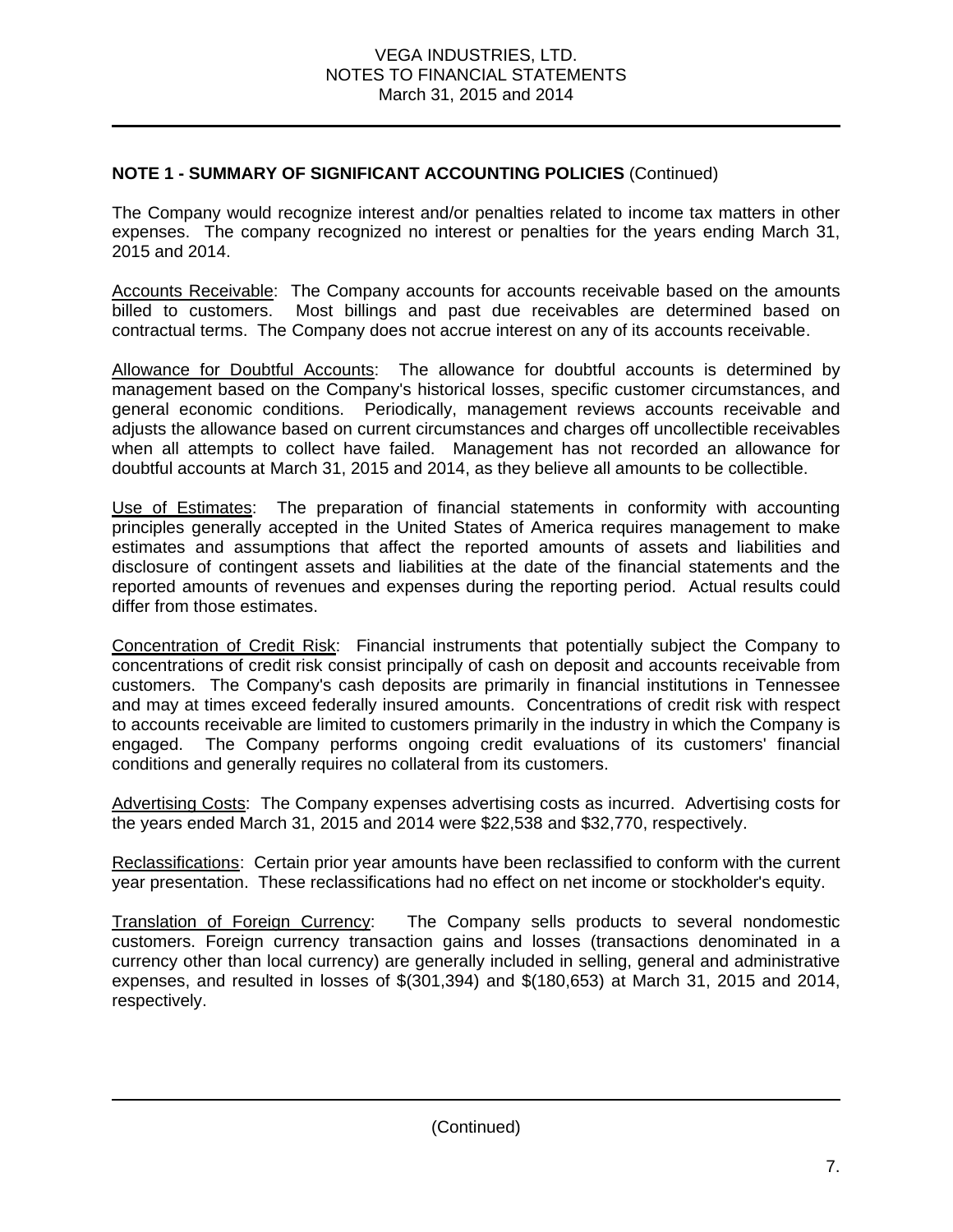## **NOTE 1 - SUMMARY OF SIGNIFICANT ACCOUNTING POLICIES** (Continued)

Subsequent Events: Management has performed an analysis of the activities and transactions subsequent to March 31, 2015 to determine the need for any adjustments or disclosures for the year then ended. Management has performed their analysis through May 13, 2015, the date the financial statements were available to be issued.

## **NOTE 2 - FIXED ASSETS**

Fixed assets consists of the following:

|                                | 2015          | 2014          |
|--------------------------------|---------------|---------------|
| Equipment                      | \$<br>138,664 | \$<br>138,664 |
| Computer equipment             | 16,485        | 16,027        |
| Automobiles                    | 111,912       | 76,600        |
|                                | 267,061       | 231,291       |
| Less: accumulated depreciation | (179, 682)    | (160, 447)    |
|                                | 87,379        | 70,844        |

#### **NOTE 3 - INCOME TAXES**

The provision (benefit) for income taxes consists of the following:

|              | 2015         | 2014           |
|--------------|--------------|----------------|
| Current      |              |                |
| Federal      | \$<br>2,007  | (7, 378)<br>\$ |
| <b>State</b> | 2,820        | 680            |
|              | 4,827        | (6,698)        |
| Deferred     |              |                |
| Federal      | 8,430        | 1,702          |
| <b>State</b> | 6            | 79             |
|              | 8,436        | 1,781          |
|              |              |                |
|              | \$<br>13,263 | \$<br>(4, 917) |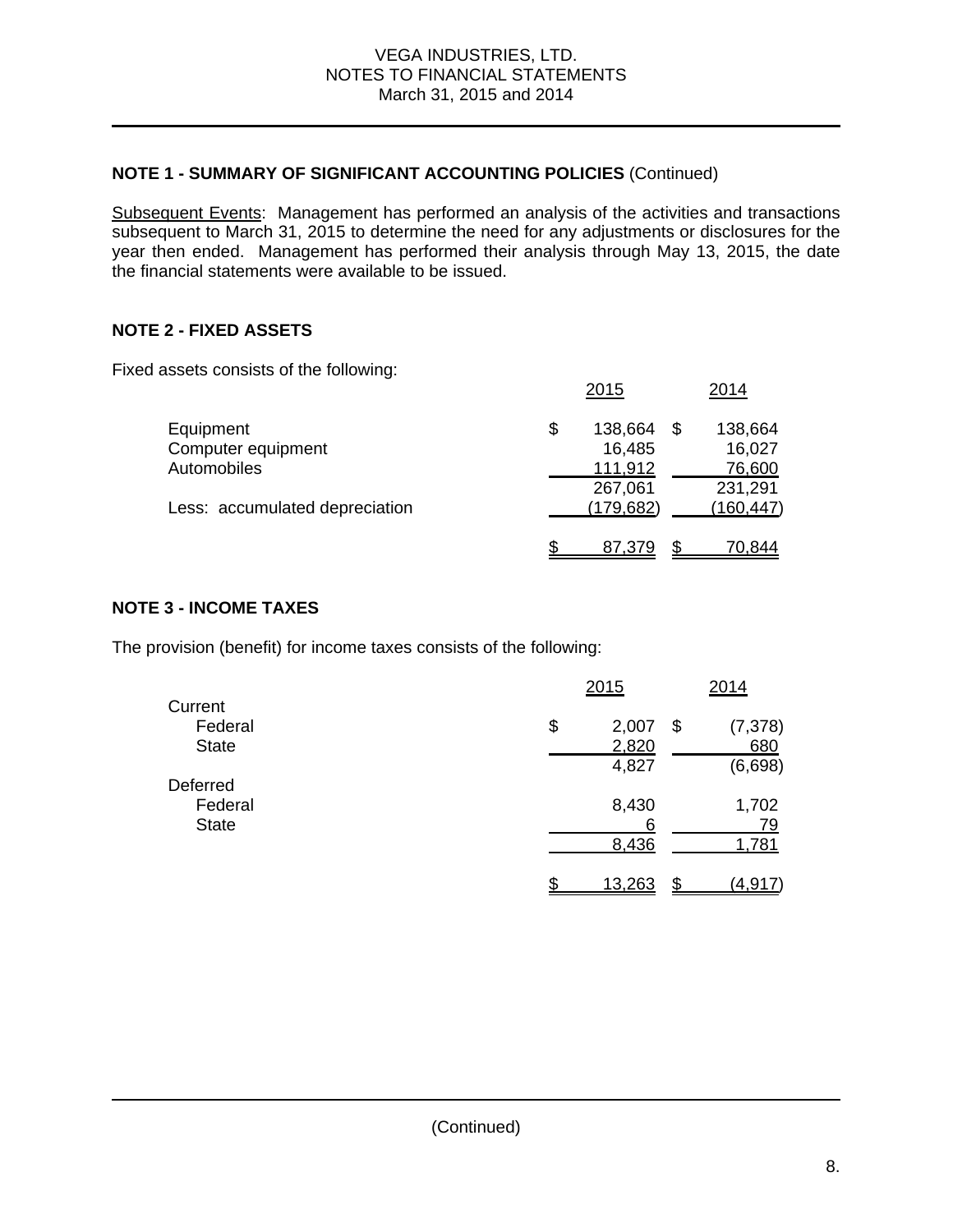#### **NOTE 3 - INCOME TAXES** (Continued)

The composition of the deferred tax assets (no valuation allowance considered necessary) and liabilities in the accompanying balance sheets is as follows:

|                                        | 2015           |   | 2014             |
|----------------------------------------|----------------|---|------------------|
| Current<br>Capitalized inventory costs | \$<br>980      | S | 454              |
| Long-term<br>Depreciation<br>Other     | (12, 347)<br>- |   | (9,068)<br>5,683 |
|                                        | (11,367        |   | <u>(2,931)</u>   |

#### **NOTE 4 - LONG-TERM DEBT**

During the year ended March 31, 2012, the Company entered into a loan agreement with a bank for the purchase of a vehicle. The note requires minimum monthly payments of approximately \$904 and accrues interest at a rate of 3.49% per annum. The note matures on January 16, 2016 and is secured by the vehicle and guarantees of the Company and two officers of the Company.

Maturities of long-term debt are as follows:

| Year | Amount |       |  |
|------|--------|-------|--|
| 2016 |        | 8,908 |  |
|      |        | 8,908 |  |

## **NOTE 5 - RELATED PARTY TRANSACTIONS**

The Company purchases its inventory from Vega Industries (Middle East) F.Z.E. (Vega ME), which is a related party through common ownership and controlling interest. Purchases from related parties were \$31,506,393 and \$14,253,972 for the years ended March 31, 2015 and 2014, respectively.

The Company sells to Vega ME and AIA Engineering Ltd., a related party through controlling interests. Sales to related parties amounted to \$0 and \$58,196 for the years ended March 31, 2015 and 2014, respectively.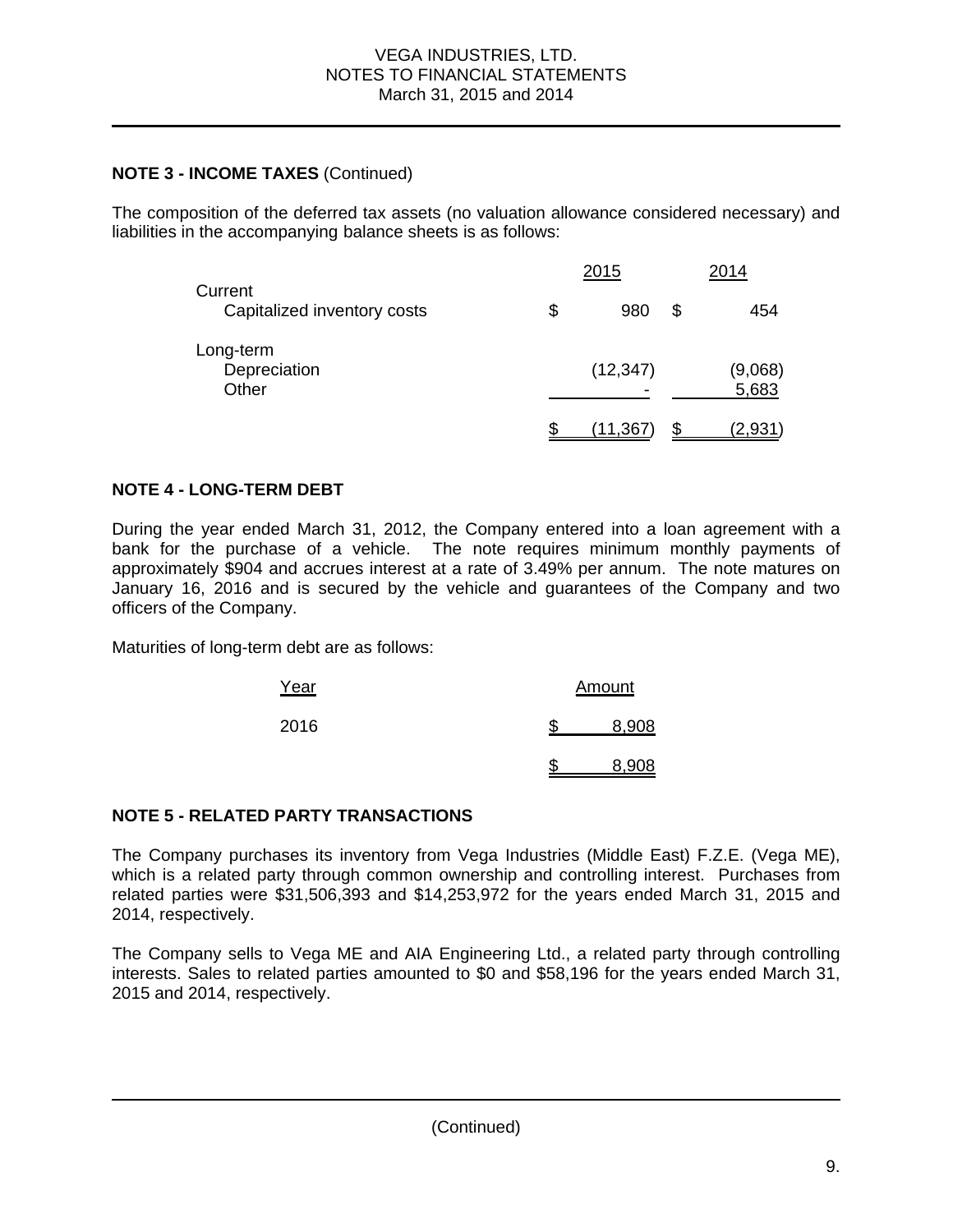#### **NOTE 5 - RELATED PARTY TRANSACTIONS** (Continued)

Amounts due from (to) related companies were as follows:

| <b>Accounts Payable</b> | 2015                           | 2014 |
|-------------------------|--------------------------------|------|
| Vega ME                 | \$ (16,760,480) \$ (6,736,311) |      |
| Related party payables  | \$ (16,760,480) \$ (6,736,311) |      |

At March 31, 2015 and 2014, the Company had a note payable of \$510,296 and \$1,048,331, respectively, to a company related by common ownership. The note payable is unsecured and is non-interest bearing. The note is due on demand and is classified as current.

#### **NOTE 6 - CONCENTRATIONS**

Sales to two customers approximated 63% of total sales and accounts receivable from these two customers approximated 30% of total accounts receivable at March 31, 2015. Sales to three customers approximated 62% of total sales and accounts receivable from these three customers approximated 55% of total accounts receivable at March 31, 2014.

The Corporation purchases a substantial portion of its inventory from Vega ME, which is located in Ajman, UAE (see Note 5).

#### **NOTE 7 - 401(K) PLAN**

The Company has a defined contribution 401(K) plan covering all employees who are 21 years of age. The Company matches 50% of employee contributions up to 6% of wages. The Company recognized an expense of \$58,688 and \$45,224 for the years ended March 31, 2015 and 2014, respectively.

#### **NOTE 8 - OPERATING LEASE AGREEMENTS**

The Company has entered into noncancelable operating lease agreements for its office spaces with the lease terms expiring at various dates through April 2018. At March 31, 2015, the future minimum rental payments under this lease are as follows: